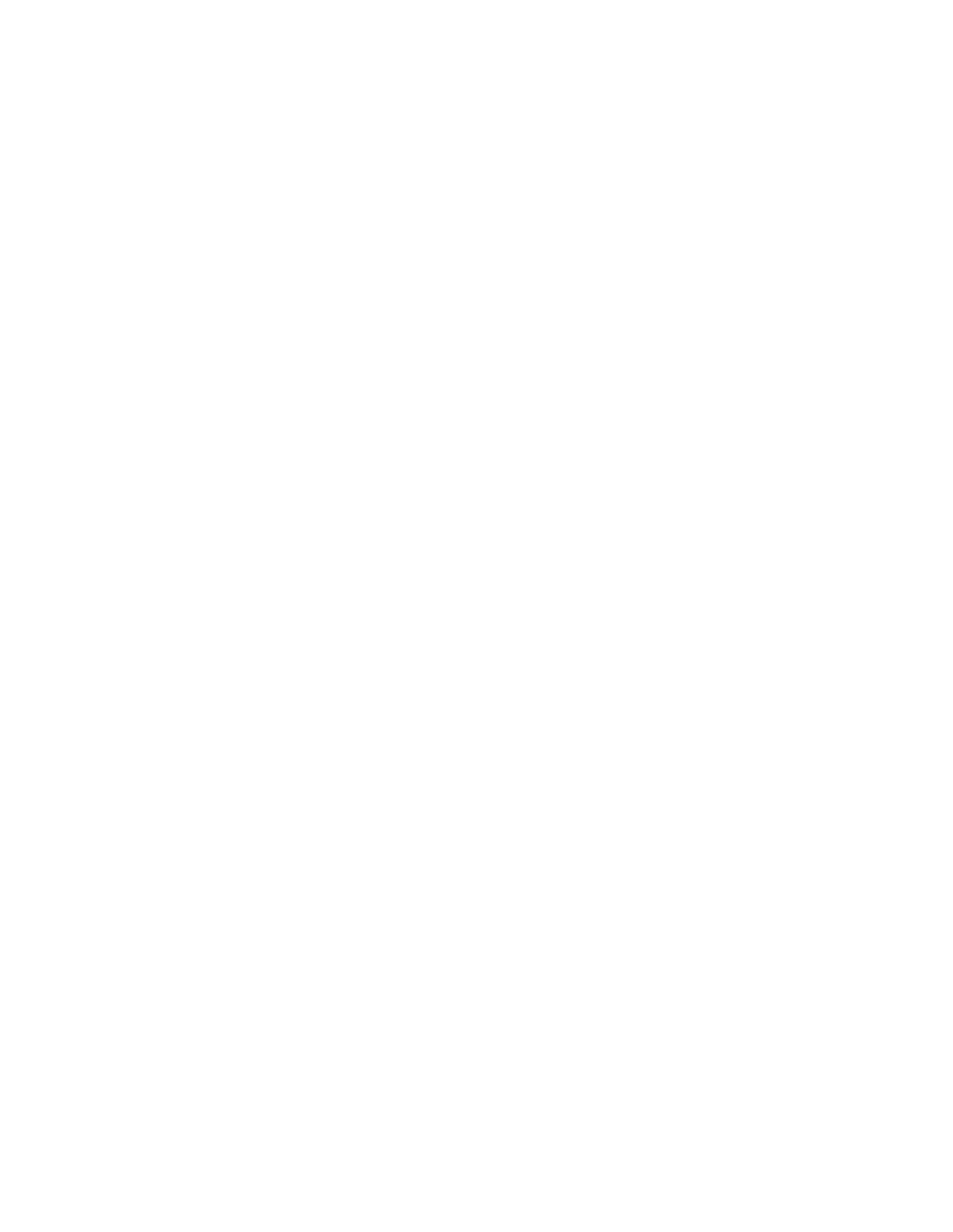# **BILL 4**

2018

## **APPROPRIATION (SUPPLEMENTARY SUPPLY) ACT, 2018**

*(Assented to , 2018)* 

MOST GRACIOUS SOVEREIGN:

## **Preamble**

*Bill 4* 

WHEREAS it appears by a Message from Her Honour Lois E. Mitchell, Lieutenant Governor of the Province of Alberta, and the Supplementary Supply Estimates accompanying the Message, that the sums hereinafter mentioned are required to defray certain charges and expenses of the Public Service of Alberta not otherwise provided for during the fiscal year ending March 31, 2018 and for other purposes relating thereto:

MAY IT THEREFORE PLEASE YOUR MAJESTY that it be enacted and be it enacted by the Queen's Most Excellent Majesty, by and with the advice and consent of the Legislative Assembly of Alberta, as follows:

## **Legislation Assembly**

**1** From the General Revenue Fund, there may be paid and applied a sum of \$720 000 towards defraying the further charges and expenses of the Legislative Assembly for the fiscal year ending March 31, 2018, not otherwise provided for, as shown in the Schedule.

#### **Expenses**

**2** From the General Revenue Fund, there may be paid and applied a sum of \$1 499 670 000 towards defraying the further charges and expenses of the Public Service classed as expense for the fiscal year ending March 31, 2018, not otherwise provided for, as shown in the Schedule.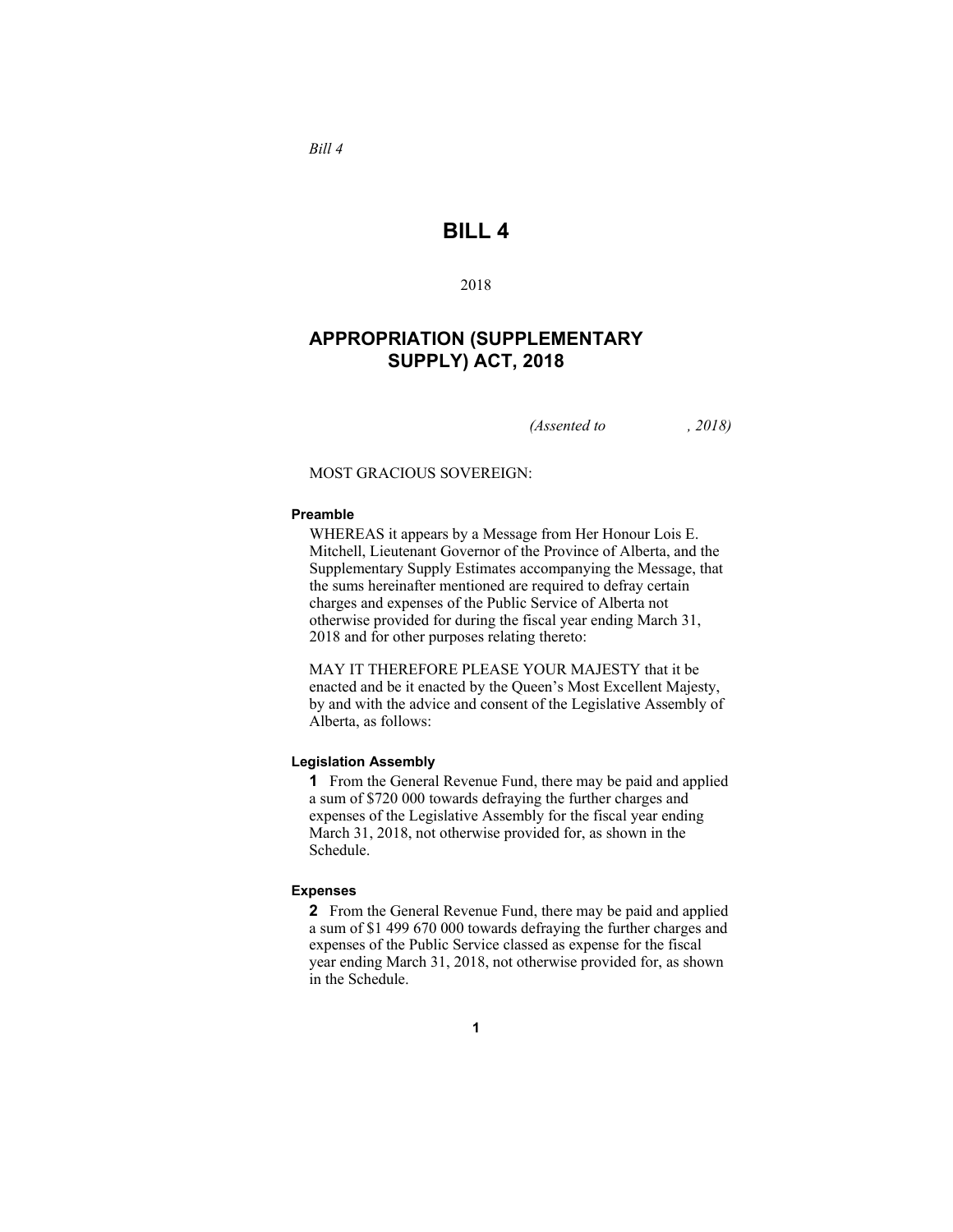#### **Financial Transactions**

**3** From the General Revenue Fund, there may be paid and applied a sum of \$35 695 000 towards defraying the further charges and expenses of the Public Service classed as financial transactions for the fiscal year ending March 31, 2018, not otherwise provided for, as shown in the Schedule.

## **Transfers**

**4(1)** The sum of \$10 000 000 in the expense vote of the Department of Economic Development and Trade is transferred to the capital investment vote of the Department of Economic Development and Trade.

**(2)** The sum of \$31 500 000 in the expense vote of the Department of Education is transferred to the capital investment vote of the Department of Education.

**(3)** The sum of \$7 200 000 in the capital investment vote of the Department of Service Alberta is transferred to the expense vote of the Department of Service Alberta.

**(4)** The sum of \$1 000 000 in the expense vote of the Department of Service Alberta is transferred to the financial transactions vote of the Department of Service Alberta.

#### **Accountability**

**5** The due application of all money expended under this Act shall be accounted for.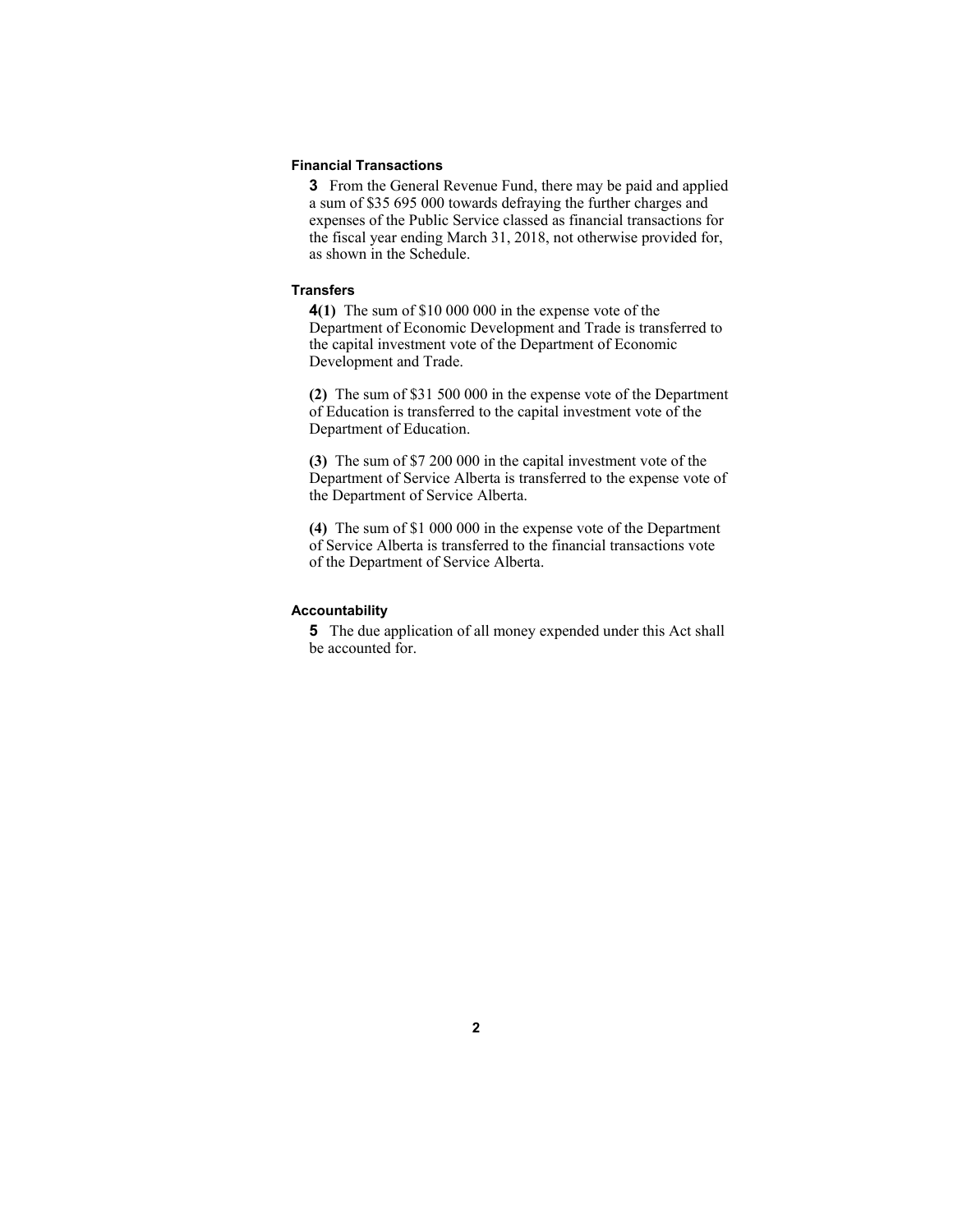## **Schedule**

Votes

# **LEGISLATIVE ASSEMBLY**

| OFFICE OF THE CHILD AND<br>YOUTH ADVOCATE                            |                                |
|----------------------------------------------------------------------|--------------------------------|
| Expense                                                              | \$<br>720 000                  |
| Expense amounts to be voted under section 1                          | \$<br>720 000                  |
| <b>GOVERNMENT</b>                                                    |                                |
| AGRICULTURE AND FORESTRY<br>Expense<br><b>Financial Transactions</b> | \$<br>257 223 000<br>1 050 000 |
| <b>CHILDREN'S SERVICES</b><br>Expense                                | \$<br>113 532 000              |
| <b>COMMUNITY AND SOCIAL SERVICES</b><br>Expense                      | \$<br>239 251 000              |
| <b>CULTURE AND TOURISM</b><br>Expense                                | \$<br>21 650 000               |
| <b>EDUCATION</b><br>Expense<br><b>Financial Transactions</b>         | \$<br>18 000 000<br>2 722 000  |
| <b>INDIGENOUS RELATIONS</b><br><b>Financial Transactions</b>         | \$<br>31 923 000               |
| <b>JUSTICE AND SOLICITOR</b><br><b>GENERAL</b><br>Expense            | \$<br>37 012 000               |
| <b>LABOUR</b><br>Expense                                             | \$<br>3 300 000                |
| MUNICIPAL AFFAIRS<br>Expense                                         | \$<br>809 076 000              |
| <b>STATUS OF WOMEN</b><br>Expense                                    | \$<br>626 000                  |
| Expense amounts to be voted under section 2                          | \$<br>1499670000               |
| Financial Transaction amounts to be voted<br>under section 3         | \$<br>35 695 000               |